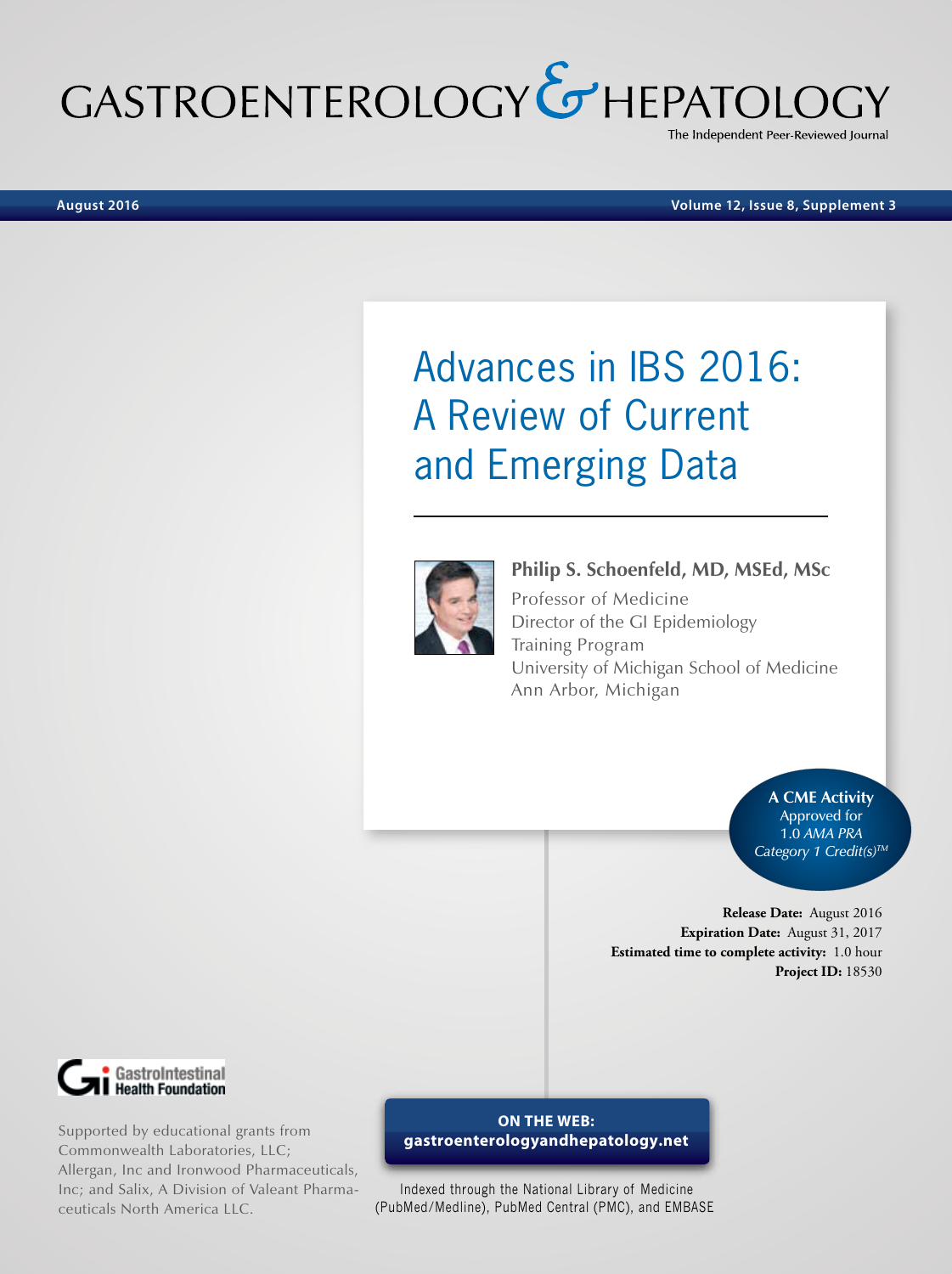## **AIBS Advances in IBS 2016**

To claim 1.0 *AMA PRA Category 1 CreditTM* for this activity, please visit: http://www.gihealthfoundation.org/CME\_offerings/emonographs/AIBS/

#### **Target Audience**

The CME monograph will target gastroenterologists, primary care physicians, nurse practitioners, physician assistants, and nurses.

## **Learning Objectives**

*After completing this activity, participants should be better able to:*

- Discuss current approaches for diagnosing IBS and differentiate IBS from other functional bowel disorders
- Evaluate the role of current therapies, including nonpharmacologic options, for the management of IBS
- Implement evidence-based therapies for the management of IBS
- Discuss new and emerging diagnostic strategies and therapies for IBS

#### **Accreditation Statement**

This activity has been planned and implemented in accordance with the accreditation requirements and policies of the Accreditation Council for Continuing Medical Education (ACCME) through the joint providership of the University of Cincinnati and Gastrointestinal Health Foundation.

The University of Cincinnati is accredited by the ACCME to provide continuing medical education for physicians.

## **Credit Designation**

The University of Cincinnati designates this live activity for a maximum of 1.0 *AMA PRA Category 1 Credit™*. Physicians should claim only the credits commensurate with the extent of their participation in the activity.

## **Disclosures**

Faculty members are required to inform the audience when they are discussing off-label, unapproved uses of devices and drugs. Physicians should consult full prescribing information before using any product mentioned during this educational activity.

**Philip S. Schoenfeld, MD** Advisory Board: Ironwood Pharmaceuticals, Allergan, Salix Pharmaceuticals, Synergy Pharmaceuticals, Daiichi Sankyo; Consultant: Ironwood Pharmaceuticals, Allergan, Salix Pharmaceuticals

**Julie Messick, PharmD, Medical Writer** No real or apparent conflicts of interest

#### **Learner Assurance Statement**

The University of Cincinnati is committed to resolving all conflicts of interest issues that could arise as a result of prospective faculty members' significant relationships with drug or device manufacturer(s). The University of Cincinnati is committed to retaining only those speakers with financial interests that can be reconciled with the goals and educational integrity of the CME activity.

#### **Indexed through the National Library of Medicine (PubMed/Medline), PubMed Central (PMC), and EMBASE**

#### **Disclaimer**

Funding for this supplement has been provided by Commonwealth Laboratories, LLC; Allergan, Inc and Ironwood Pharmaceuticals, Inc; and Salix, A Division of Valeant Pharmaceuticals North America LLC. Support of this supplement does not imply the supporter's agreement with the views expressed herein. Every effort has been made to ensure that drug usage and other information are presented accurately; however, the ultimate responsibility rests with the prescribing physician. Gastro-Hep Communications, Inc., the supporter, and the participants shall not be held responsible for errors or for any consequences arising from the use of information contained herein. Readers are strongly urged to consult any relevant primary literature. No claims or endorsements are made for any drug or compound at present under clinical investigation.

©2016 Gastro-Hep Communications, Inc., 611 Broadway, Suite 310, New York, NY 10012. Printed in the USA. All rights reserved, including the right of reproduction, in whole or in part, in any form.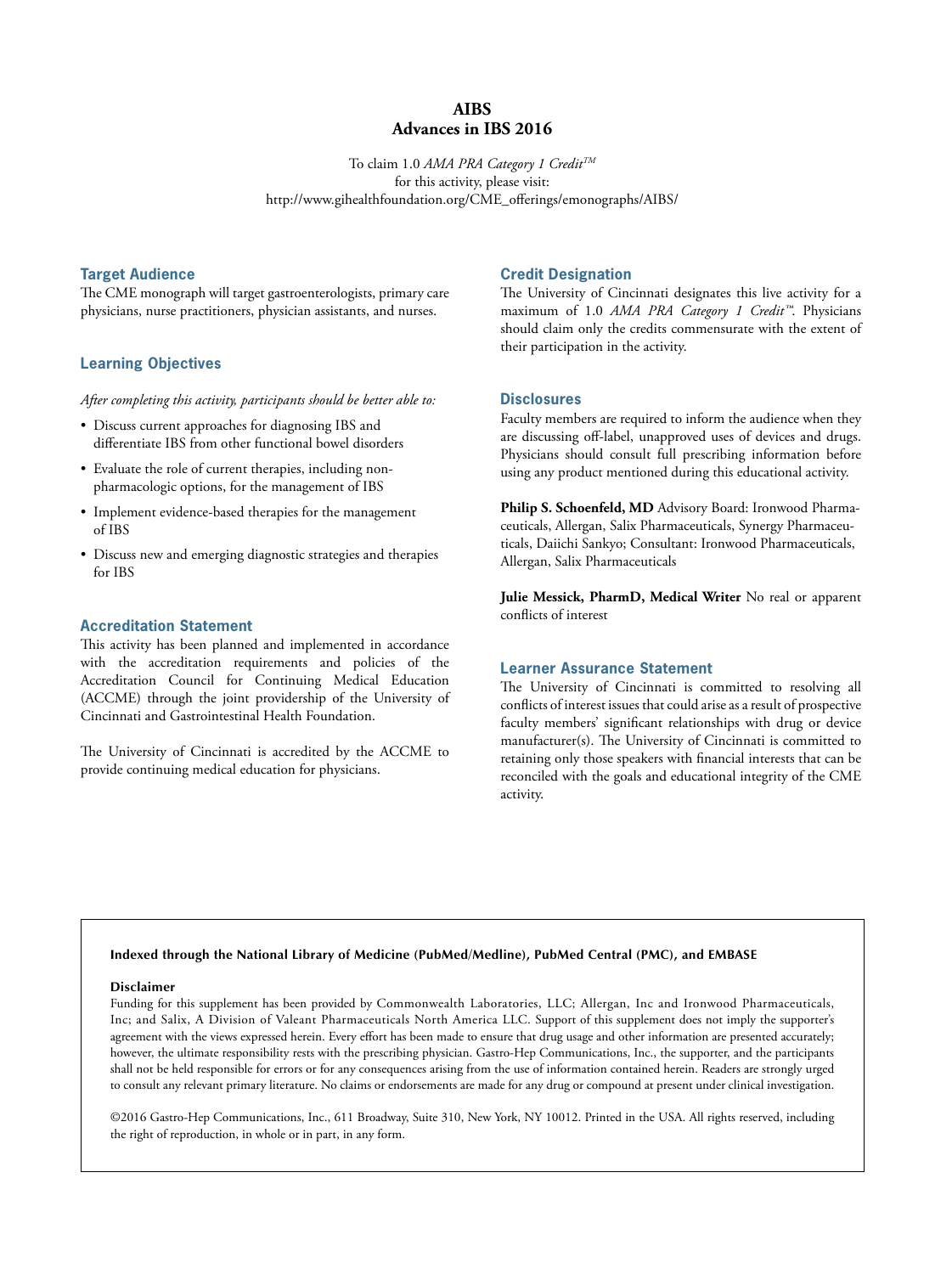## Advances in IBS 2016: A Review of Current and Emerging Data

## Philip S. Schoenfeld, MD, MSEd, MSc

Professor of Medicine Director of the GI Epidemiology Training Program University of Michigan School of Medicine Ann Arbor, Michigan

**Abstract:** Irritable bowel syndrome (IBS) is characterized by chronic intermittent abdominal pain and associated diarrhea (IBS-D), constipation (IBS-C), or both. IBS can significantly impact patient function and quality of life. The diagnosis of IBS is based on the presence of characteristic symptoms, the exclusion of concerning features, and selected tests to exclude organic diseases that can mimic IBS. The pathophysiology of IBS remains incompletely understood, and new contributing factors have been identified over the past decade. Altered gut immune activation, intestinal permeability, and the intestinal and colonic microbiome may be important factors. Poorly absorbed carbohydrates have been implicated in triggering IBS symptoms. Increasing evidence supports the benefit of a diet low in fermentable oligosaccharides, disaccharides, monosaccharides, and polyols (FODMAPs). Although there are several randomized controlled trials of probiotics in IBS, they are typically poorly designed and have not consistently demonstrated efficacy. Until recently, there were few effective treatments for IBS-D. Data from recent clinical trials support the use of rifaximin, eluxadoline, and peppermint oil. Options for the treatment of IBS-C include lubiprostone and linaclotide.

## **Introduction**

Irritable bowel syndrome (IBS) is a common and costly functional gastrointestinal (GI) disorder with profound implications for patient function and quality of life. Characterized by chronic intermittent abdominal pain that is associated with diarrhea (IBS-D), constipation (IBS-C), or both (IBS-M),<sup>1</sup> IBS also represents a major burden in terms of patient quality of life, work productivity, and healthcare costs.2,3 Considerable advances have been made regarding key pathogenic factors that contribute to IBS symptoms. Further, despite a historical lack of controlled data supporting treatment efficacy, the evidence from randomized controlled trials (RCT) regarding the efficacy, safety, and tolerability of new classes of IBS treatments has grown considerably in the past few years with the investigation and approval of several new classes of drugs for IBS.<sup>4-7</sup> Despite these advances, however, recent surveys of IBS patients indicate that they wait an average of 4 years before a diagnosis of IBS is established, and treatment remains unsatisfactory for most patients.8,9 The objective of this update is to review key advances in the understanding of the pathophysiology, diagnosis, and treatment of IBS, with the aim of improving the management of the heterogeneous group of patients with this common disorder.

## **Pathophysiology of IBS**

Although the pathophysiology of IBS remains incompletely understood, new contributing factors have been identified over the past decade. Traditional pathogenic concepts have focused on abnormalities in motility, visceral sensation, brain-gut interactions, and psychosocial dis-

tress (Figure 1).3 However, IBS is a heterogeneous disorder, and no single abnormality accounts for IBS symptoms in all patients.<sup>3,10,11</sup>

Altered gut immune activation, intestinal permeability, and the intestinal and colonic microbiome may be important factors in IBS pathophysiology (Figure 1).3,12-14 Studies have confirmed a strong association between acute enteric infection and subsequent IBS symptoms (ie, postinfectious IBS [PI-IBS]).<sup>15-18</sup> Metaanalyses demonstrate that the risk of developing PI-IBS increases over sevenfold after an acute episode of infectious gastroenteritis.17 Additional data indicate that IBS symptoms persist for at least 8 years in a minority of these patients.15 Further, with the advent of culture-independent molecular techniques, quantitative and qualitative changes in the fecal microbiota of IBS patients have been demonstrated.<sup>12</sup>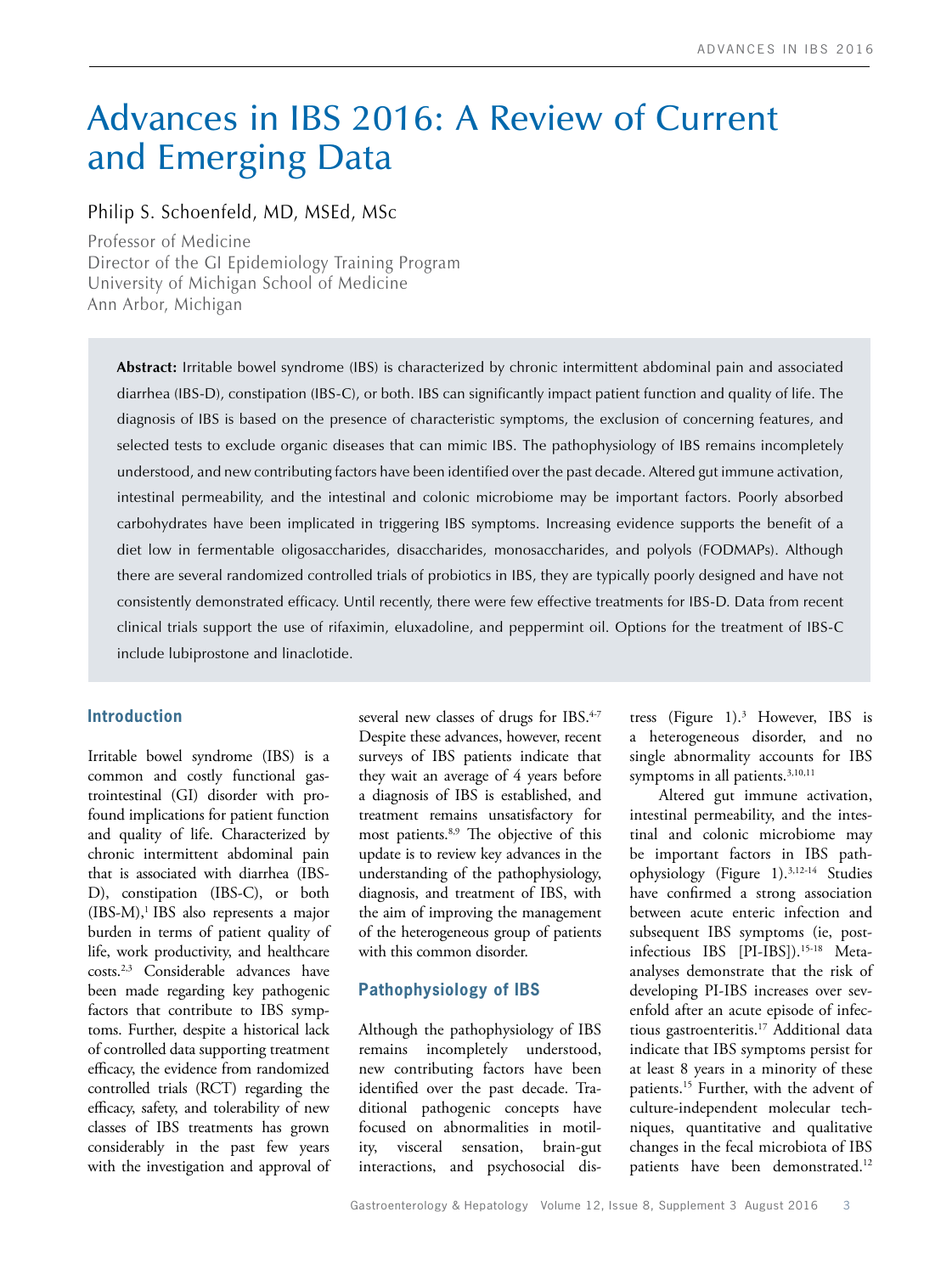

**Figure 1.** Overview of irritable bowel syndrome pathophysiology. Adapted from Chey WD et al. *JAMA*. 2015;313(9):949-958.3

Currently, it is believed that changes in the microbiota may activate mucosal innate immune responses, resulting in increased epithelial permeability, activated nociceptive sensory pathways, and dysregulation of the enteric nervous system.<sup>12</sup>

Bile acid malabsorption may trigger symptoms in some IBS-D patients. Indeed, a systematic review of 17 studies found moderate bile acid malabsorption present in one-third of patients with IBS-D.19 Excess bile acid can have wide-ranging effects on the colon, including increased water and electrolyte secretion, accelerated colonic transit, and stimulation of enteroendocrine cells.<sup>20,21</sup> Although the precise role of bile acids in IBS-D has not been defined, this finding is driving new therapeutic approaches.<sup>20,22</sup>

Although diet has traditionally been considered of minor importance to IBS pathogenesis, most IBS patients believe that certain foods contribute to their symptoms.<sup>10,23</sup> Indeed, a number of mechanisms by which foods can trigger IBS symptoms have been suggested, including food allergies, food intolerance, exaggerated physiologic responses to food ingestion, and interactions with the microbiota.<sup>11,24</sup> Although the role of food allergies in IBS appears to be small, poorly absorbed carbohydrates have been implicated in triggering IBS symptoms.3,10 In particular, fermentable oligosaccharides, disaccharides, monosaccharides, and polyols (FODMAPs) appear to affect colonic function through their osmotic effects on the intestinal lumen, induction of rapid fermentation by gut bacteria to short-chain fatty acids, and associated gas production.11 Luminal distension by unabsorbed or fermented FODMAPs appears to be associated with pain, bloating, distension, flatulence, and diarrhea.10 While poorly absorbed carbohydrates exacerbate symptoms in some IBS patients, they rarely cause symptoms in healthy individuals.<sup>3</sup>

## **Diagnosing IBS**

The diagnosis of IBS is based on the presence of characteristic symptoms, the exclusion of concerning features, and selected tests to exclude organic diseases that can mimic IBS (Figure 2).3,25 The most common conditions to exclude are inflammatory bowel disease (IBD), systemic hormonal disturbances (eg, thyroid dysfunction), enteric infections, colorectal cancer, and diseases associated with malabsorption (eg, celiac disease).<sup>3,26</sup> However, because the prevalence of organic disorders in patients with suspected IBS is low, routine diagnostic testing (eg, thyroid function testing, abdominal imaging, colonoscopies) is not recommended for patients with typical symptoms without "alarm

symptoms" for organic disease.<sup>3,26</sup> Such alarm features, or red flags, include rectal bleeding, weight loss, iron deficiency anemia, nocturnal symptoms, and a family history of organic diseases including colorectal cancer, IBD, and celiac disease. Although these features identify patients who may be more likely to have an organic disease, most of these patients will ultimately have negative diagnostic test results.3

Given the low probability of organic disease in patients with typical IBS symptoms and the limited value of routine diagnostic testing in such patients, the American College of Gastroenterology (ACG) IBS Task Force recommends the use of symptom-based criteria for diagnosing IBS: "abdominal discomfort associated with altered bowel habits."26 The Rome Criteria are another symptom-based tool for identifying IBS patients. First developed in 1988, the Rome Criteria for IBS have undergone several revisions,<sup>1,27,28</sup> and updated criteria (Rome IV) have been released in 2016.29 However, the Rome Criteria are primarily used in research and are infrequently used in clinical practice.

While the yield for testing for organic disease in patients with suspected IBS is low, certain diseases should be considered in the differential diagnosis of such patients. Given data suggesting that patients with IBS symptoms have a higher prevalence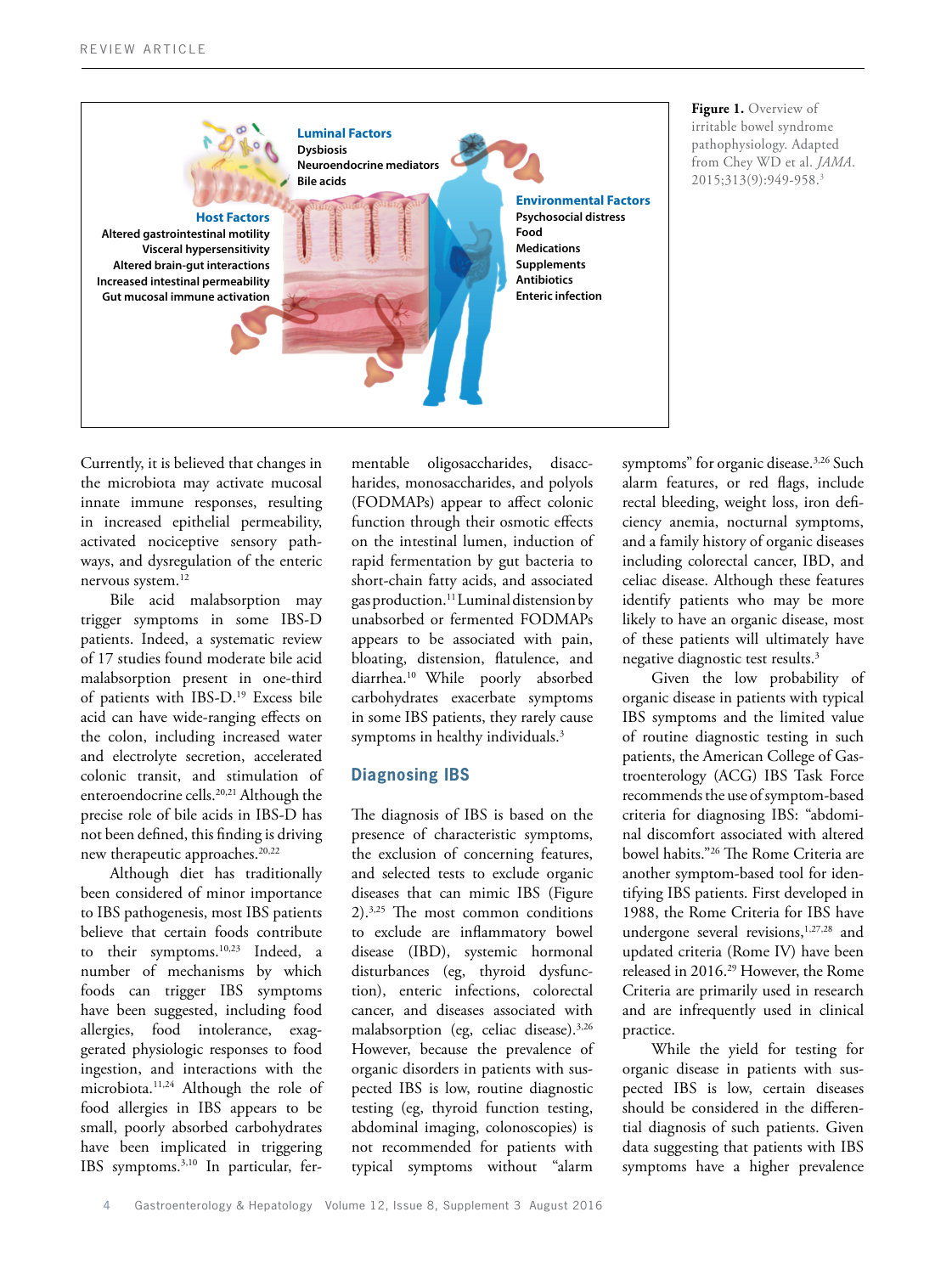

Figure 2. Suggested diagnostic work-up for patients with suspected IBS and no alarm features. Alarm features include age ≥50 years, blood in stool, nocturnal symptoms, unintentional weight loss, change in symptoms, recent antibiotic use, and a family history of organic disease. C, constipation; CBC, complete blood count; CdtB, cytolethal distending toxin B; CRC, colorectal cancer; CRP, C-reactive protein; D, diarrhea; IBS, irritable bowel syndrome; IgA, immunoglobulin A; M, mixed diarrhea and constipation; SeHCAT, selenium homocholic acid taurine; Ttg, tissue transglutaminase. Adapted from Chey WD et al. *JAMA*. 2015;313(9):949-958<sup>3</sup> and Pimentel M et al. *PLoS ONE*. 2015;10(5):e0126438.35

of biopsy-proven celiac disease,<sup>30</sup> clinicians should have a low threshold for celiac screening, particularly for patients with IBS-D symptoms.<sup>3</sup> As anemia is an alarm ("red flag") symptom, most patients with IBS symptoms should get a complete blood cell count. Further, a small subset of patients with suspected IBS-D have microscopic colitis.31 In a case-control study that involved 466 patients with suspected non-constipation–predominant IBS, microscopic colitis was found in 1.5% of patients overall and in 2.3% of those 45 years of age and older.<sup>31</sup> These findings suggest that random colon biopsies are warranted when colonoscopies are performed on patients with suspected IBS-D.<sup>3,31</sup>

Emerging evidence suggests that C-reactive protein (CRP) and fecal calprotectin may be helpful in distinguishing IBS from IBD. Although IBD does not appear to be more prevalent in IBS patients than in controls,<sup>31</sup> symptoms may overlap and, indeed, a considerable proportion of patients with IBD have been found to fulfill the Rome Criteria for IBS.3,32 Several recent meta-analyses confirm that normal levels of fecal calprotectin and/or CRP can help exclude IBD in patients with IBS symptoms.<sup>33,34</sup> Accordingly, it may be appropriate to perform a colonoscopy to exclude IBD in patients with IBS symptoms with elevated CRP or fecal calprotectin.

The presence of circulating antibodies to cytolethal distending toxin B (CdtB) and vinculin may also differentiate IBS-D from IBD patients.<sup>35</sup> CdtB is a toxin produced by *Escherichia coli*, *Shigella, Campylobacter jejuni*, and other gram-negative bacteria that can cause infectious gastroenteritis, while vinculin is a cytoskeleton required

for neuron migration. In addition to stimulating production of anti-CdtB antibodies, CdtB appears to stimulate the production of anti-vinculin antibodies. These antibodies appear to be biomarkers of PI-IBS. Animal models demonstrate that the interaction of host antibodies to CdtB in the host gut may produce an IBS-like phenotype.36,37 In a validation study involving 2375 patients with IBS-D, anti-CdtB and anti-vinculin titers were found to be significantly higher in patients with IBS-D compared with healthy controls, patients with IBD, and those with celiac disease.<sup>35</sup> Optimization demonstrated a likelihood ratio for diagnosing IBS-D vs IBD of 5.2 and 2.0 for anti-CdtB and antivinculin, respectively.35 In addition to validating the presence of anti-vinculin and anti-CdtB as blood-based markers for post-infectious IBS-D, these find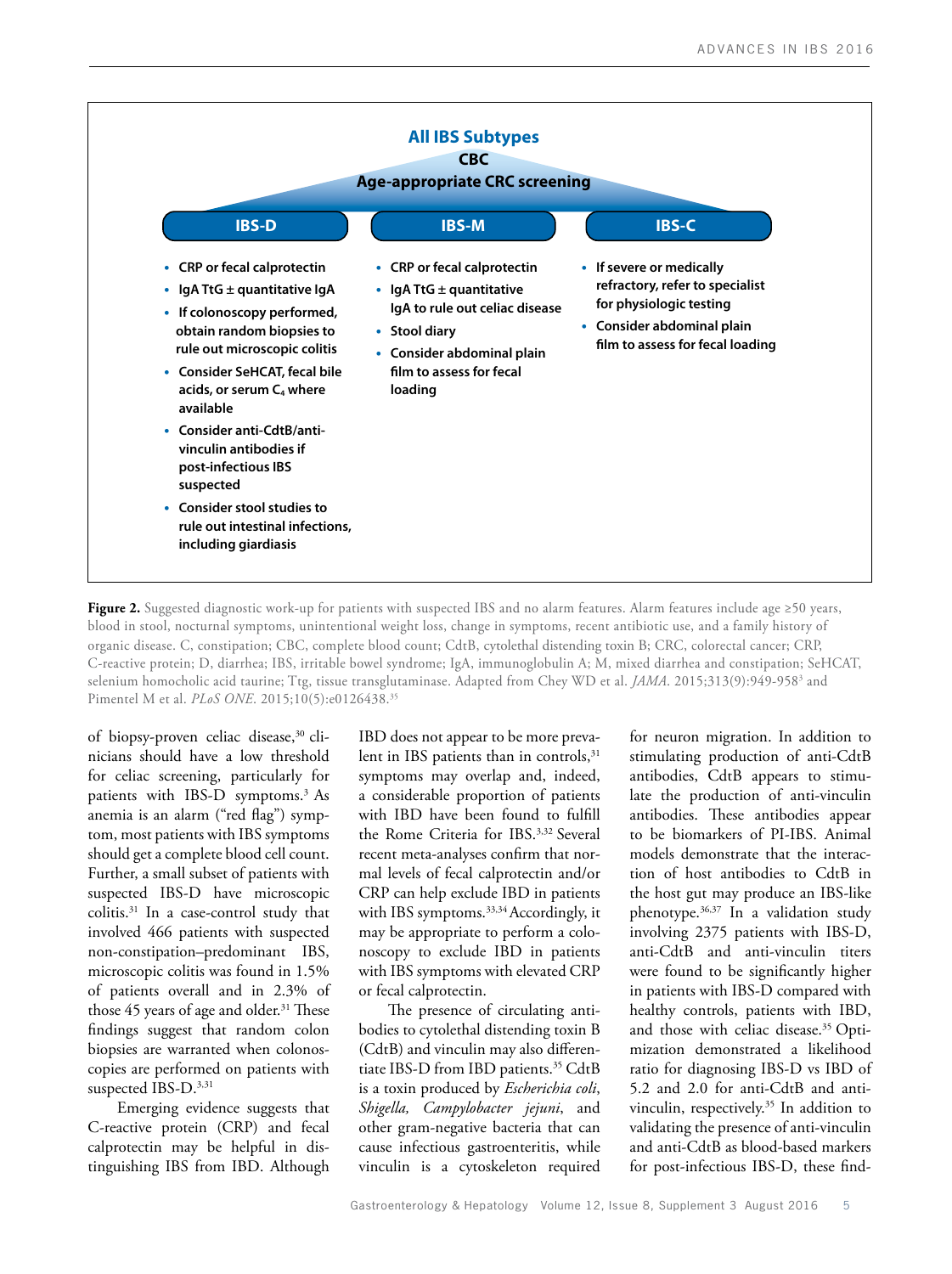ings appear to be an important step in determining an organic basis for PI-IBS.

A number of other studies may have a role in assessing patients with suspected IBS. Given the role of bile acid malabsorption in some IBS patients,<sup>19</sup> tests that identify such malabsorption may be helpful in patients with IBS-D.3 Although not widely available in the United States, the tauroselcholic (selenium 75) acid retention test (SeHCAT), serum C4 measurement, and fecal bile acid measurement may eventually be useful in clinical practice to identify patients likely to benefit from a bile acid sequestrant.3 Patients with IBS-C symptoms who are unresponsive to therapy may be referred for physiologic testing to evaluate for dyssynergic defecation/pelvic floor dysfunction as the cause of their constipation.<sup>3</sup>

## **Overview of IBS Management**

## *Non-Pharmacologic Strategies*

**Dietary Intervention.** Many patients with IBS believe that food sensitivity contributes to their symptoms,<sup>23</sup> with 60% of patients in one study reporting worsening of symptoms after meals.<sup>38</sup> In an online survey of 1242 IBS patients, more than half of the patients endorsed eating small meals, avoiding milk products, avoiding fatty foods, and maintaining a high-fiber diet as being beneficial for their symptoms.<sup>23</sup> Despite these trends, dietary therapy has not played a key role in IBS management, largely because of historically poor evidence of its benefit.<sup>39,40</sup> However, there appears to be renewed interest in the role of dietary manipulations in IBS, possibly because of growing recognition of potential dietary triggers in some patients, such as gluten and FODMAPs.

Several studies have investigated the benefit of a low-FODMAP diet. In one controlled, crossover study involving 30 patients with IBS, a low FODMAP diet was associated with lower overall GI symptom scores compared with a typical Australian diet (22.8 vs 44.9, respectively; *P*<.001).<sup>39</sup> Bloating and pain were also reduced (*P*<.001). Other small studies have reported benefit of a low FODMAP diet, but more studies are needed to define the role of this diet in IBS management.<sup>41,42</sup>

Despite increasing evidence supporting low-FODMAP intervention, implementing this diet can be challenging. Clinicians should engage a registered dietician to counsel patients on the various aspects of the low-FODMAP diet and integrate him or her into the healthcare team, if possible.3,43 This can be essential to successful implementation of the diet, as patients may feel overwhelmed when reading a low-FODMAP diet guide and conclude that adherence to the diet is not possible. In less than an hour, an experienced registered dietician can work with patients to set up a diet plan and provide tips for making the low-FODMAP diet work. Additionally, a registered dietician can help patients who respond well to a strict low-FODMAP diet to identify and gradually reintroduce FODMAPcontaining foods that are tolerated, and to identify foods that should be avoided.

**Other Interventions.** Psychological interventions, such as cognitive behavioral therapy, can be effective in improving IBS symptoms, but the use of these modalities is limited by the availability of therapists with expertise in managing this disorder.<sup>41</sup> Structured exercise intervention has also been shown to improve IBS symptoms and some aspects of disease-specific quality of life,<sup>44</sup> leading experts to recommend that patients increase their physical activity.<sup>3</sup>

## *Managing IBS-D*

**Conventional therapies.** Until recently, there were few effective treatments for IBS-D that were approved and widely available for this indication. Loperamide is an effective antidiarrheal, but there is no controlled evidence supporting its use in relieving

abdominal pain, bloating, or global IBS symptoms.<sup>41</sup> While certain antispasmodics are considered effective in providing short-term relief in IBS, particularly from abdominal pain, the antispasmodics available in the United States (eg, dicyclomine, hyoscyamine) are associated with multiple, doserelated anticholinergic adverse effects and have not demonstrated efficacy in appropriately designed RCTs.<sup>41</sup>

Alosetron, a selective serotonin  $5-HT<sub>3</sub>$  receptor antagonist, relieved global IBS symptoms, abdominal pain, urgency, and diarrhea-related complaints in a number of high-quality controlled studies.<sup>41</sup> Despite proven efficacy, however, the use of alosetron has been limited by a small but real risk of ischemic colitis (0.95 cases per 1000 patient-years) and serious complications of constipation (0.36 cases per 1000 patient-years).<sup>45</sup> Accordingly, alosetron is indicated for a narrow population—specifically, women with severe IBS-D who have not responded to conventional therapies—and its use has been restricted under a risk management program.45,46

Ondansetron, a  $5-HT_3$  antagonist used as an antiemetic for decades, has recently been shown to improve symptoms in patients with IBS-D.<sup>47</sup> In a randomized, double-blind, crossover study, 120 patients with Rome III–diagnosed IBS-D received ondansetron 5 mg/day or a placebo for 3 weeks before crossing over to the other treatment.<sup>47</sup> Compared with the placebo, ondansetron therapy significantly improved stool consistency (*P*<.001) and reduced urgency scores (*P*<.001) and bloating (*P*=.002). Unlike alosetron, however, it did not significantly improve abdominal pain. Ondansetron was well tolerated in this study, with constipation being the most commonly reported side effect (reported in 9% of patients receiving ondansetron compared with 2% of patients receiving the placebo).

Antidepressant agents have become a widespread treatment for patients with moderate to severe IBS, owing to their effects on pain percep-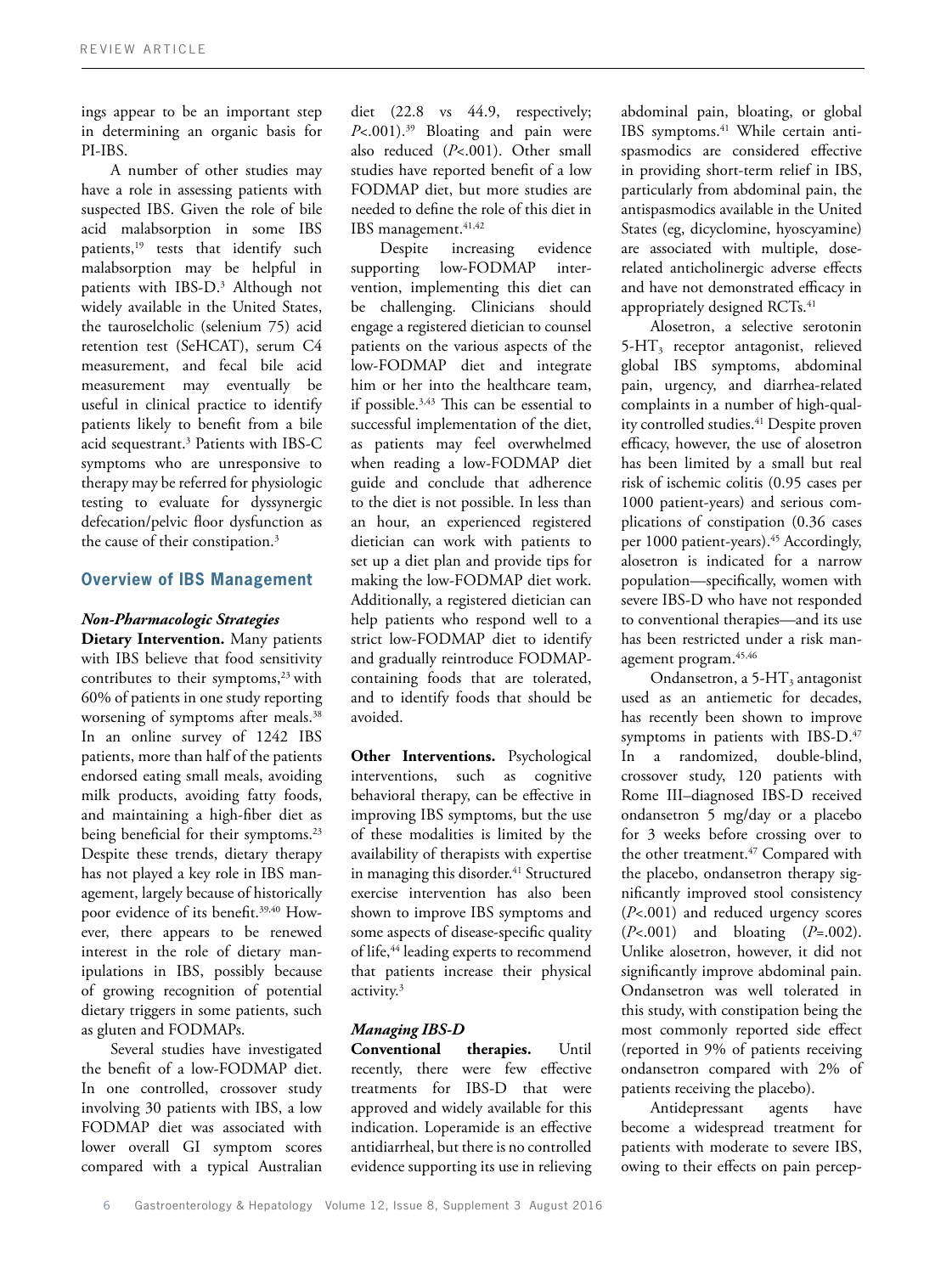tion, mood, and motility.<sup>3,48</sup> Tricyclic antidepressants (TCAs) and selective serotonin reuptake inhibitors (SSRIs) are considered modestly effective for relieving global symptoms and pain in IBS, although there are conflicting opinions regarding the quality of the evidence base for these agents.<sup>41,49,50</sup> Because TCAs have anticholinergic effects and can cause constipation, their use may be most appropriate in IBS-D patients, while the prokinetic effects associated with SSRIs may be of greater benefit in those with IBS-C.<sup>51</sup> However, the efficacy of antidepressants, according to predominant stool patterns, has not been well studied.<sup>51</sup> SSRIs may also be a good option in IBS patients with concurrent anxiety disorders.<sup>3,48</sup> Antidepressant agents should generally be initiated with low doses in IBS patients and titrated slowly (every 1 to 2 weeks), allowing 4 to 8 weeks for maximal response.<sup>48,52</sup>

**Modulation of the gut flora.** With growing evidence of the contribution of the gut flora in IBS pathogenesis, strategies aimed at modifying the intestinal microbiota have been increasingly explored.53-60 Probiotics have been used for decades by IBS patients, although the evidence base for these agents has only recently come under scrutiny.<sup>41</sup> Although there are a number of RCTs of probiotics in IBS, they are typically poorly designed and have not consistently demonstrated efficacy.41,53 Further, differences in probiotic species, strains, and preparations used in these studies limit recommendations about using specific probiotics.

Rifaximin, an oral, non-absorbable, broad-spectrum antibiotic, is the most extensively evaluated antibiotic in IBS.<sup>41</sup> In 2 large phase 3 trials involving 1260 patients with IBS without constipation (TARGET-1 and -2), a 2-week course of rifaximin 550 mg 3 times daily relieved IBS symptoms, bloating, abdominal pain, and loose or watery stools better than the placebo for up to 10 weeks after completion of therapy.<sup>61</sup> In a

follow-up study, up to 5 rounds of retreatment with rifaximin were found to be successful without reducing the durability of the effect or affecting the rate of adverse events.<sup>62</sup>

Most recently, the randomized, placebo-controlled TARGET-3 trial explored the efficacy of rifaximin retreatment in patients with IBS-D who had received open-label rifaximin for 14 days.<sup>5</sup> The primary endpoint was the proportion of patients with a response as defined by the US Food and Drug Administration (FDA): ≥30% improvement baseline in the weekly average abdominal pain score and ≥50% reduction in the number of days per week with a daily stool consistency of Bristol Stool Scale type 6 or 7. Of 2438 patients enrolled in the study, 44% (n=1074) responded to initial treatment. Among these responders, 36% (n=382) did not have recurrence of symptoms during 18 weeks of follow-up, while 59% (n=636) had symptom recurrence and were randomized to the double-blind phase of the study. The median time to recurrence for patients who had responded to open-label rifaximin was 10 weeks. These patients received rifaximin or the placebo for up to 2 additional repeat treatment courses, separated by 10 weeks (Figure 3). There was a significant increase in responders with rifaximin treatment compared to the placebo after the first and second treatment phases (Figure 3).<sup>63</sup>

Based on data from the TAR-GET clinical program, rifaximin was approved for IBS-D at a dose of 550 mg 3 times daily for up to 3 courses of treatment. Rifaximin is well tolerated, with a safety profile similar to that of the placebo. Further, despite concerns regarding the long-term or repeated use of an antibiotic, rifaximin has demonstrated safety over the time periods in which it has been evaluated.<sup>41</sup>

**Eluxadoline.** Eluxadoline is an oral agent with mixed opioid effects (µ- and κ-opioid agonist and δ-opioid receptor antagonist) that was approved for IBS-D in 2015.4,64 The efficacy of this agent was recently demonstrated in 2 pivotal clinical trials involving 2427 patients with IBS-D.<sup>64</sup> Eluxadoline at twice-daily doses of 75 mg and 100 mg achieved the primary FDA endpoint, which was the proportion of patients with a composite response consisting of a decrease in abdominal pain and an improvement in stool consistency on the same day for ≥50% of days from weeks 1 through 12, and a secondary endpoint assessing weeks 1 through 26 (Figure 4). Further, efficacy was sustained for up to 6 months with the 100 mg dose twice daily.

Eluxadoline has been welltolerated in clinical trials. Constipation is the most frequently reported adverse event, occurring in 8% of patients receiving eluxadoline 100 mg twice daily compared with 2% of placebo-treated patients. Discontinuation of study medication because of constipation occurred in 2% of those receiving eluxadoline 100 mg twice daily compared with <1% of placebotreated patients.<sup>4</sup> However, several precautions are recommended because of the potential for sphincter of Oddi spasm  $($ <1%) and pancreatitis  $($ <1%), which were frequently associated with excessive alcohol use in clinical trials. Specifically, patients without a gallbladder should receive the lower approved dose (75 mg twice daily).<sup>4</sup> Eluxadoline is contraindicated in individuals with known or suspected biliary duct obstruction or sphincter of Oddi disease/dysfunction, history of alcoholism or tendency to drink more than 3 alcohol beverages per day, history of pancreatitis, severe hepatic impairment, and severe constipation or its sequelae.<sup>4</sup>

**Peppermint oil.** A new sustainedrelease formulation of peppermint oil has recently demonstrated efficacy in IBS.<sup>65</sup> Although classified as an antispasmodic because of its calcium channel blocking properties, peppermint oil and its active ingredient, L-menthol, have a number of other effects that may be relevant to IBS, including normalizing orocecal tran-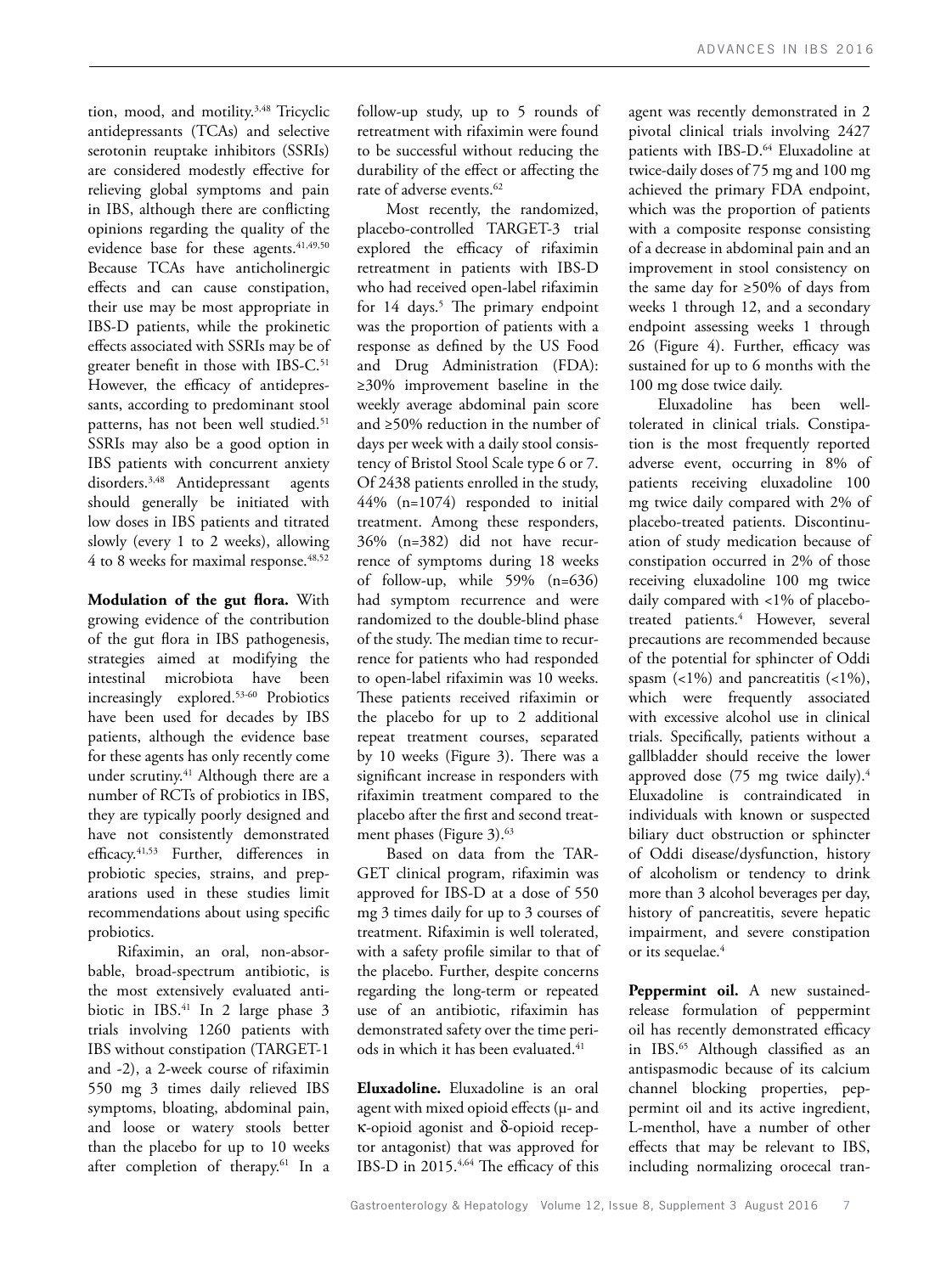

**Figure 3.** The TARGET-3 study. The left panel shows patient disposition.<sup>5</sup> The right panel shows proportion of composite abdominal pain and stool consistency responders.63 Response was defined as ≥30% improvement from baseline in the weekly average abdominal pain score and ≥50% reduction in the number of days per week with a daily stool consistency of Bristol Stool Scale type 6 or 7. Adapted from Xifaxan [package insert]. Salix Pharmaceuticals. Bridgewater, NJ; 2015<sup>5</sup> (left panel) and Lembo AJ et al. Abstract 45. Presented at the 2014 Annual Scientific Meeting of the American College of Gastroenterology (right panel).<sup>63</sup>

sit time, κ-opioid antagonism, and 5-HT<sub>3</sub> antagonism.<sup>3,65</sup> In an RCT in 72 patients with IBS-D and IBS-M, patients receiving this formulation of peppermint oil experienced a 40% reduction from baseline in the Total IBS Symptom Score at 4 weeks compared with a reduction of 24.3% with the placebo (*P*=.02). A significant difference between groups was noted as early as 24 hours.<sup>65</sup> Symptoms associated with viscerosensory perception (abdominal pain/discomfort, bloating, pain at evacuation, and urgency) were more responsive to peppermint oil than motility-related symptoms (constipation, diarrhea, and passage of gas or mucus) (Figure 5).

**Bile acid sequestrants.** Increased appreciation for the contribution of bile acid malabsorption to IBS-D symptoms raises the possibility that some patients may benefit from therapy with bile acid sequestrants. One open-label study of 141 IBS

patients and control subjects found that 8 weeks of colestipol treatment significantly improved IBS symptoms in patients with evidence of bile acid malabsorption (<sup>75</sup>SeHCAT ≤20%).<sup>22</sup> Other small, open-label studies have demonstrated benefit of cholestyramine and colesevelam in IBS patients with evidence of bile acid malabsorption.66,67 In addition, a number of agents that decrease enterocyte bile acid production are currently under investigation.<sup>20,21</sup>

#### *Managing IBS-C*

Despite their widespread use, fiber and laxatives have not been subjected to large well-designed IBS clinical trials, have not been approved by the FDA for IBS-C, and have received weak recommendations by both the ACG and the American Gastroenterological Association (AGA).<sup>41,49,50</sup> However, recent data from 2 new RCTs have strengthened the evidence for the use of fiber in IBS.<sup>68</sup> The ACG recognizes fiber as effective in providing overall symptom relief in IBS, although the benefit is limited to soluble fibers, most notably psyllium.41,68 The osmotic laxative polyethylene glycol has been found to improve stool frequency and consistency, but does not consistently relieve abdominal pain or bloating.<sup>3,69</sup>

Multiple large RCTs support the efficacy of prosecretory agents in IBS-C.70-73 Approved for the treatment of IBS-C in 2006,<sup>6</sup> lubiprostone is a locally acting, bicyclic functional fatty acid derived from prostaglandin E1 that specifically activates CIC-2 chloride channels on the apical aspect of GI cells, eliciting a chloride-rich fluid secretion.<sup>74</sup> Combined analysis of 2 large, 12-week phase 3 trials demonstrated that this agent significantly improved symptoms of IBS-C compared with the placebo (17.9% overall responders vs 10.1%; *P*=.001), as well as abdominal pain.70 Further, an extension study of patients in these trials demonstrated that initial improve-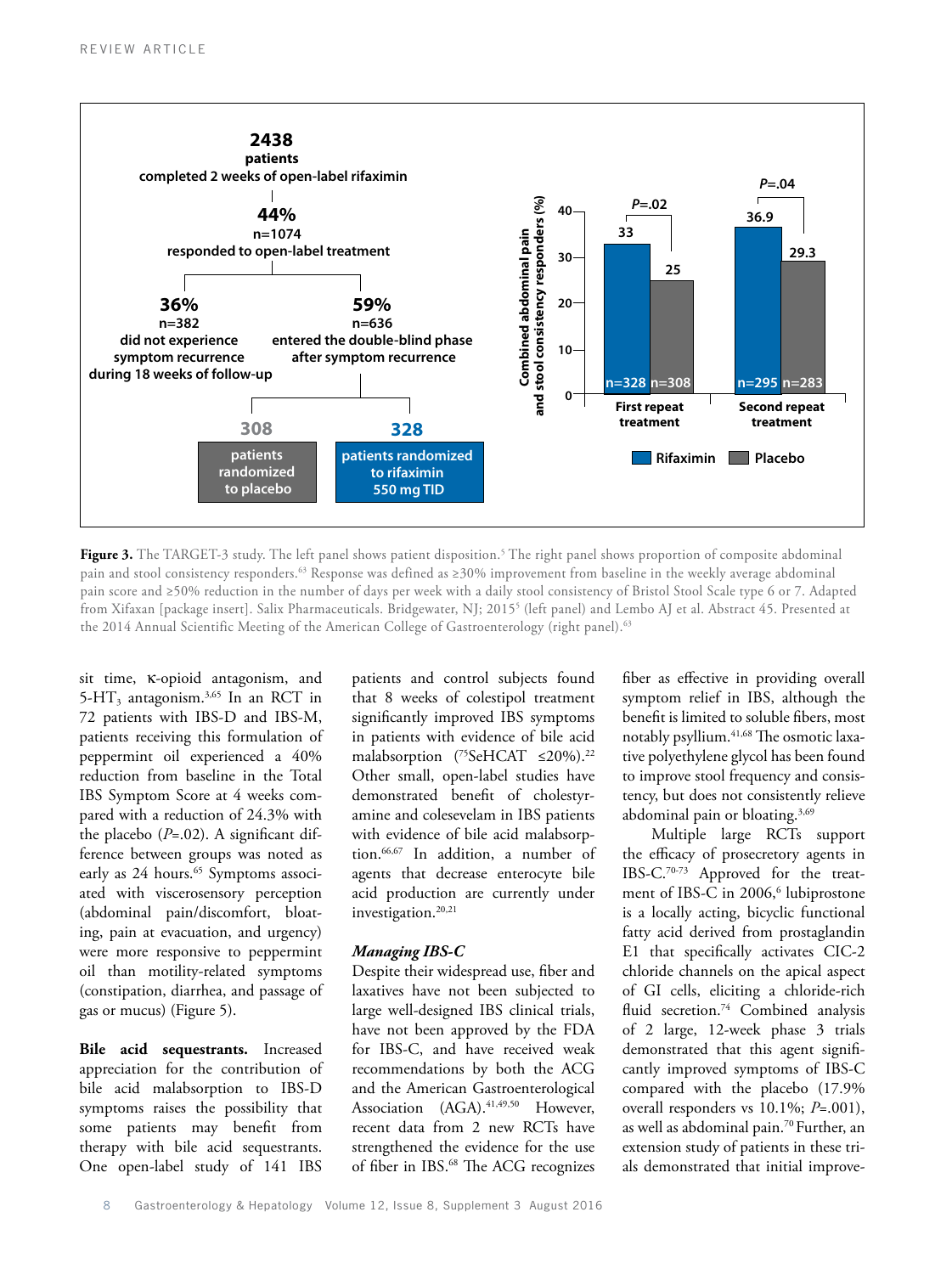

**Figure 4.** Primary endpoint in eluxadoline pivotal trials. Adapted from Lembo AJ et al. *N Engl J Med*. 2016;374(3):242-253.64



**Figure 5.** Percent reduction in individual IBS symptoms. \**P*<.05. IBS, irritable bowel syndrome. Adapted from Cash BD et al. *Dig Dis Sci*. 2016;61(2):560-571.65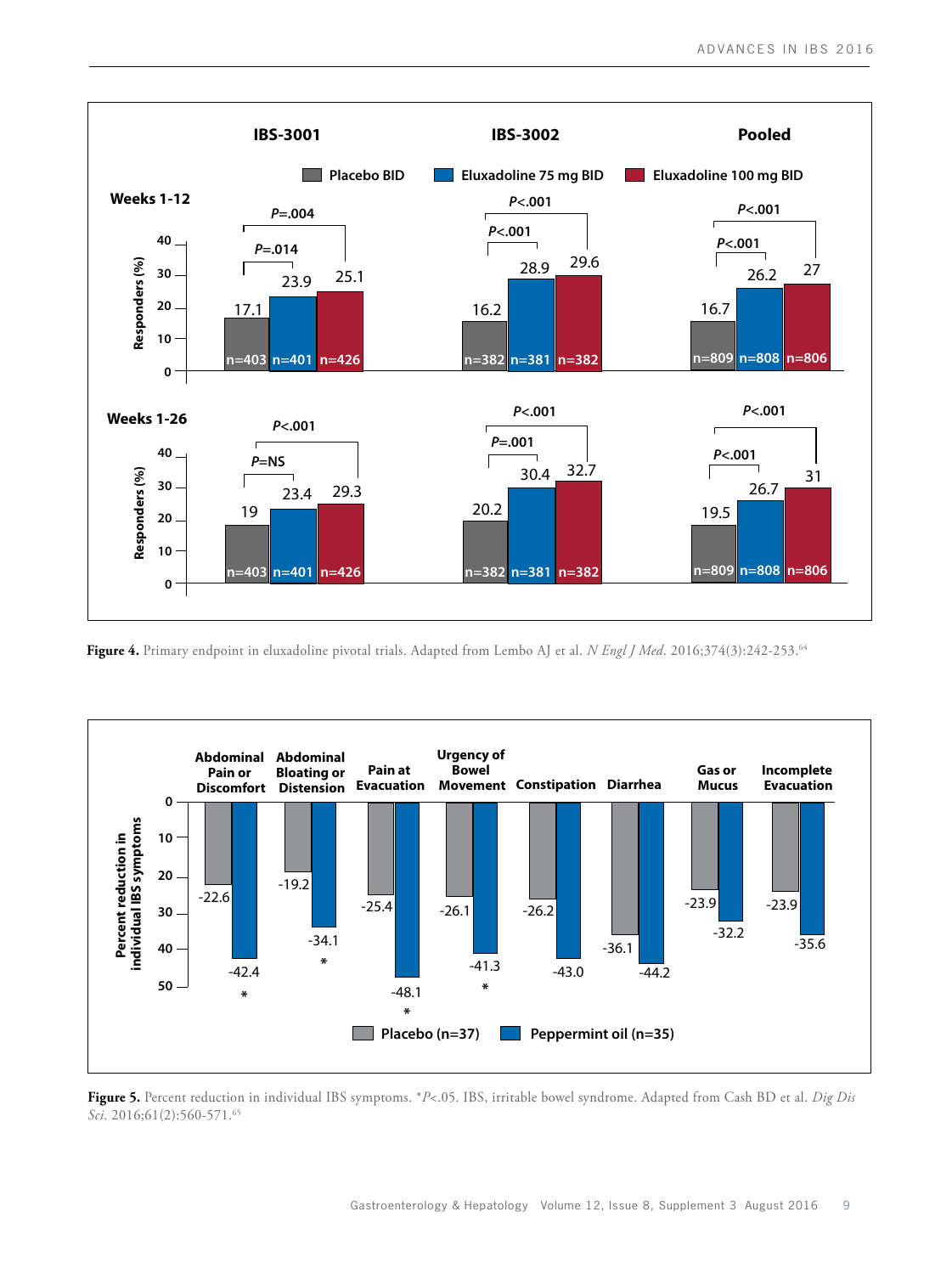ments were maintained over 9 to 13 months of treatment.75 The most common adverse effect with lubiprostone is dose-related nausea, occurring in 8% of patients receiving 8 µg twice daily in pivotal trials compared with 4% receiving the placebo.70

Linaclotide, a first-in-class guanylate cyclase agonist, was approved for the treatment of IBS-C in 2012.7 The efficacy of this agent is supported by 3 RCTs involving 2028 patients, considered as high-quality evidence by both the ACG and AGA.<sup>41,49,50</sup> These data demonstrate that linaclotide is superior to the placebo in relieving global IBS symptoms, symptoms based on the FDA-responder endpoint, stool frequency, and stool consistency, as well as abdominal pain.<sup>72,73,76</sup> While improvement in stool frequency occurs within a week of treatment initiation, maximal improvement in abdominal pain and bloating may take up to 8 to 12 weeks.<sup>3</sup> Additional analyses of the pivotal data have demonstrated that linaclotide significantly improved abdominal pain symptoms, global measures, and IBS-related quality of life in subpopulations of IBS-C patients with severe abdominal pain symptoms.77 Although diarrhea is reported in up to 20% of patients taking linaclotide, only 5% of patients discontinued linaclotide because of diarrhea.3,76

## **Conclusions**

Advances in the understanding of IBS pathophysiology are accompanied by important diagnostic and therapeutic implications. With growing awareness of the contribution of food to symptoms, the low-FODMAP diet is increasingly recognized as a potentially useful therapeutic strategy. The key role of the gut microbiota in IBS has paved the way for new therapeutic targets, reflected in the recent approval of rifaximin for patients with IBS-D,5 and in the potential utility of anti-CdtB and anti-vinculin antibodies in diagnosing post-infectious IBS-D.35 Appreciation for the involvement of nociceptive sensory pathways serves as the basis for the use of eluxadoline, another newly approved therapy for IBS-D.4 The prosecretory agents, lubiprostone and linaclotide, are effective for patients with IBS-C; a number of agents are currently under investigation. Given the heterogeneity of the disorder, further research may provide new treatment strategies and allow clinicians to better target interventions for individual patients.

#### *Disclosure*

*Dr Schoenfeld is a member of the advisory boards of Ironwood Pharmaceuticals, Allergan, Salix Pharmaceuticals, Synergy Pharmaceuticals, and Daiichi Sankyo. He is a consultant for Ironwood Pharmaceuticals, Allergan, and Salix Pharmaceuticals.*

## **References**

1. Longstreth GF, Thompson WG, Chey WD, Houghton LA, Mearin F, Spiller RC. Functional bowel disorders. *Gastroenterology*. 2006;130(5):1480-1491.

2. Doshi JA, Cai Q, Buono JL, et al. Economic burden of irritable bowel syndrome with constipation: a retrospective analysis of health care costs in a commercially insured population. *J Manag Care Spec Pharm.* 2014;20(4):382-390.

3. Chey WD, Kurlander J, Eswaran S. Irritable bowel syndrome: a clinical review. *JAMA*. 2015;313(9): 949-958.

4. Viberzi [package insert]. Parsipanny, NJ: Actavis Pharma, Inc; 2015.

5. Xifaxan [package insert]. Bridgewater, NJ: Salix Pharmaceuticals; 2015.

6. Amitiza [package insert]. Bethesda, MD: Sucampo Pharma Americas, LLC; 2013.

7. Linzess [package insert]. Cincinnati, OH; Forest Pharmaceuticals, Inc: 2015.

8. IBS in America Survey Summary Findings: December 2015. The American Gastroenterological Association. http://ibsinamerica.gastro.org/files/IBS\_in\_America\_Survey\_Report\_2015-12-16.pdf. Accessed July 25, 2016.

9. Trinkley KE, Sill BE, Porter K, Nahata MC. Prescribing patterns for outpatient treatment of constipation, irritable bowel syndrome-related constipation, and opioid-induced constipation: a retrospective cross-sectional study. *J Manag Care Spec Pharm*. 2015;21(11):1077-1087.

10. Hayes PA, Fraher MH, Quigley EMM. Irritable bowel syndrome: the role of food in pathogenesis and management. *Gastroenterol Hepatol (N Y).* 2014; 10(3):164-174.

11. Thomas A, Quigley EMM. Diet and irritable bowel syndrome. *Curr Opin Gastroenterol.* 2015;31(2): 166-171.

12. Simrén M, Barbara G, Flint HJ, et al. Intestinal microbiota in functional bowel disorders: a Rome foundation report. *Gut*. 2013;62(1):159-176.

13. DuPont AW, DuPont HL. The intestinal microbiota

and chronic disorders of the gut. *Nat Rev Gastroenterol Hepatol.* 2011;8(9):523-531.

14. Dupont HL. Review article: evidence for the role of gut microbiota in irritable bowel syndrome and its potential influence on therapeutic targets. *Aliment Pharmacol Ther.* 2014;39(10):1033-1042.

15. Marshall JK, Thabane M, Garg AX, Clark WF, Moayyedi P, Collins SM; Walkerton Health Study Investigators. Eight year prognosis of postinfectious irritable bowel syndrome following waterborne bacterial dysentery. *Gut*. 2010;59(5):605-611.

16. Marshall JK, Thabane M, Garg AX, Clark WF, Salvadori M, Collins SM; Walkerton Health Study Investigators. Incidence and epidemiology of irritable bowel syndrome after a large waterborne outbreak of bacterial dysentery. *Gastroenterology*. 2006;131(2):445-450.

17. Halvorson HA, Schlett CD, Riddle MS. Postinfectious irritable bowel syndrome—a metaanalysis. *Am J Gastroenterol*. 2006;101(8):1894-1899; quiz 1942.

18. Schwille-Kiuntke J, Mazurak N, Enck P. Systematic review with meta-analysis: post-infectious irritable bowel syndrome after travellers' diarrhoea. *Aliment Pharmacol Ther*. 2015;41(11):1029-1037.

19. Wedlake L, A'Hern R, Russell D, Thomas K, Walters JR, Andreyev HJ. Systematic review: the prevalence of idiopathic bile acid malabsorption as diagnosed by SeHCAT scanning in patients with diarrhoea-predominant irritable bowel syndrome. *Aliment Pharmacol Ther.* 2009;30(7):707-717.

20. Appleby RN, Walters JRF. The role of bile acids in functional GI disorders. *Neurogastroenterol Motil*. 2014;26(8):1057-1069.

21. Camilleri M. Bile acid diarrhea: prevalence, pathogenesis, and therapy. *Gut Liver.* 2015;9(3):332-339.

22. Bajor A, Törnblom H, Rudling M, Ung K-A, Simrén M. Increased colonic bile acid exposure: a relevant factor for symptoms and treatment in IBS. *Gut.* 2015;64(1):84-92.

23. Halpert A, Dalton CB, Palsson O, et al. What patients know about irritable bowel syndrome (IBS) and what they would like to know. National Survey on Patient Educational Needs in IBS and development and validation of the Patient Educational Needs Questionnaire (PEQ). *Am J Gastroenterol.*  2007;102(9):1972-1982.

24. Chey WD, Lembo A, Phillips JA, Rosenbaum DP. Efficacy and safety of tenapanor in patients with constipation predominant irritable bowel syndrome: a 12-week, double-blind, placebo-controlled, randomized phase 2B trial. *Gastroenterology.* 2015; 148(4):S191-S192.

25. Sood R, Ford AC. Use of biomarkers in irritable bowel syndrome: to predict the future, look at the past. *Clin Transl Gastroenterol.* 2015;6:e116.

26. Brandt LJ, Bjorkman D, Fennerty MB, et al. Systematic review on the management of irritable bowel syndrome in North America. *Am J Gastroenterol.*  2002;97(11)(suppl):S7-S26.

27. Drossman DA, Thompson WG, Talley NJ, Whitehead WE, Janssens J, Funch-Jensen P. Identification of sub-groups of functional gastrointestinal disorders. *Gastroenterol Int.* 1990;3:159-172. 28. Drossman DA. The functional gastrointestinal disorders and the Rome II process. *Gut.* 1999;45(suppl 2):II1-II5.

29. Rome IV FAQs. February 2016:1-3. Rome Foundation. http://theromefoundation.org/rome-iv/ rome-iv-faqs/. Accessed July 20, 2016.

30. Ford AC, Chey WD, Talley NJ, Malhotra A, Spiegel BMR, Moayyedi P. Yield of diagnostic tests for celiac disease in individuals with symptoms suggestive of irritable bowel syndrome: systematic review and meta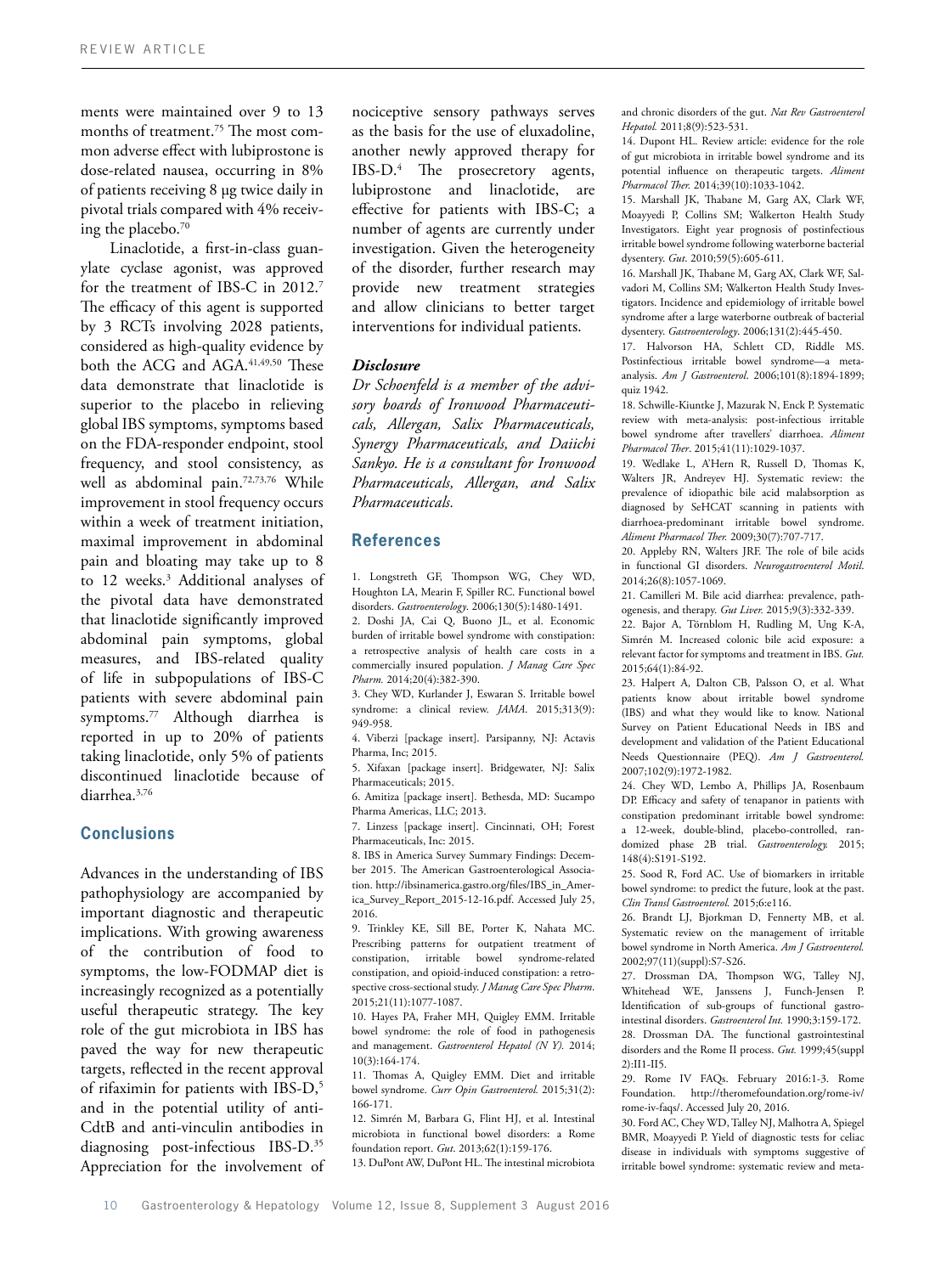analysis. *Arch Intern Med.* 2009;169(7):651-658.

31. Chey WD, Nojkov B, Rubenstein JH, Dobhan RR, Greenson JK, Cash BD. The yield of colonoscopy in patients with non-constipated irritable bowel syndrome: results from a prospective, controlled US trial. *Am J Gastroenterol.* 2010;105(4):859-865.

32. Halpin SJ, Ford AC. Prevalence of symptoms meeting criteria for irritable bowel syndrome in inflammatory bowel disease: systematic review and meta-analysis. *Am J Gastroenterol*. 2012;107(10):1474- 1482.

33. Yang Z, Clark N, Park KT. Effectiveness and cost-effectiveness of measuring fecal calprotectin in diagnosis of inflammatory bowel disease in adults and children. *Clin Gastroenterol Hepatol.* 2014;12(2):253- 262.e2.

34. Menees SB, Powell C, Kurlander J, Goel A, Chey WD. A meta-analysis of the utility of C-reactive protein, erythrocyte sedimentation rate, fecal calprotectin, and fecal lactoferrin to exclude inflammatory bowel disease in adults with IBS. *Am J Gastroenterol.*  2015;110(3):444-454.

35. Pimentel M, Morales W, Rezaie A, et al. Development and validation of a biomarker for diarrheapredominant irritable bowel syndrome in human subjects. *PLoS One.* 2015;10(5):e0126438.

36. Pimentel M, Morales W, Pokkunuri V, et al. Autoimmunity links vinculin to the pathophysiology of chronic functional bowel changes following *Campylobacter jejuni* infection in a rat model. *Dig Dis Sci.* 2015;60(5):1195-1205.

37. Pokkunuri V, Pimentel M, Morales W, et al. Role of cytolethal distending toxin in altered stool form and bowel phenotypes in a rat model of post-infectious irritable bowel syndrome. *J Neurogastroenterol Motil.*  2012;18(4):434-442.

38. Simrén M, Månsson A, Langkilde AM, et al. Foodrelated gastrointestinal symptoms in the irritable bowel syndrome. *Digestion*. 2001;63(2):108-115.

39. Halmos EP, Power VA, Shepherd SJ, Gibson PR, Muir JG. A diet low in FODMAPs reduces symptoms of irritable bowel syndrome. *Gastroenterology.*  2014;146(1):67-75.e5.

40. Brandt LJ, Chey WD, Foxx-Orenstein AE, et al; American College of Gastroenterology Task Force on Irritable Bowel Syndrome. An evidence-based position statement on the management of irritable bowel syndrome. *Am J Gastroenterol*. 2009;104(suppl 1):S1- S35.

41. Ford AC, Moayyedi P, Lacy BE, et al. American College of Gastroenterology monograph on the management of irritable bowel syndrome and chronic idiopathic constipation. *Am J Gastroenterol.* 2014;109(suppl 1):S2-S26; quiz S27.

42. Moayyedi P, Quigley EMM, Lacy BE, et al. The effect of dietary intervention on irritable bowel syndrome: a systematic review [published online August 20, 2015]. *Clin Transl Gastroenterol.* 2015;6:e107. doi:10.1038/ctg.2015.21.

43. Rao SSC, Yu S, Fedewa A. Systematic review: dietary fibre and FODMAP-restricted diet in the management of constipation and irritable bowel syndrome. *Aliment Pharmacol Ther.* 2015;41(12):1256-1270.

44. Johannesson E, Simrén M, Strid H, Bajor A, Sadik R. Physical activity improves symptoms in irritable bowel syndrome: a randomized controlled trial. *Am J Gastroenterol*. 2011;106(5):915-922.

45. Chang L, Chey WD, Harris L, Olden K, Surawicz C, Schoenfeld P. Incidence of ischemic colitis and serious complications of constipation among patients using alosetron: systematic review of clinical trials and post-marketing surveillance data. *Am J Gastroenterol.* 

2006;101(5):1069-1079.

46. Lotronex [package insert]. San Diego, CA: Prometheus Laboratories; 2014.

47. Garsed K, Chernova J, Hastings M, et al. A randomised trial of ondansetron for the treatment of irritable bowel syndrome with diarrhoea. *Gut.*  2014;63(10):1617-1625.

48. Dekel R, Drossman DA, Sperber AD. The use of psychotropic drugs in irritable bowel syndrome. *Expert Opin Investig Drugs.* 2013;22(3):329-339.

49. Weinberg DS, Smalley W, Heidelbaugh JJ, Sultan S; Amercian Gastroenterological Association. American Gastroenterological Association Institute Guideline on the pharmacological management of irritable bowel syndrome. *Gastroenterology.* 2014;147(5):1146-1148.

50. Chang L, Lembo A, Sultan S. American Gastroenterological Association Institute Technical Review on the pharmacological management of irritable bowel syndrome. *Gastroenterology.* 2014;147(5):1149- 1172.e2.

51. Ford AC, Quigley EMM, Lacy BE, et al. Effect of antidepressants and psychological therapies, including hypnotherapy, in irritable bowel syndrome: systematic review and meta-analysis. *Am J Gastroenterol.* 2014;109(9):1350-1365.

52. Grover M, Drossman DA. Centrally acting therapies for irritable bowel syndrome. *Gastroenterol Clin North Am*. 2011;40(1):183-206.

53. Ford AC, Quigley EM, Lacy BE, et al. Efficacy of prebiotics, probiotics, and synbiotics in irritable bowel syndrome and chronic idiopathic constipation: systematic review and meta-analysis. *Am J Gastroenterol.* 2014;109(10):1547-1561; quiz 1546, 1562.

54. Kassinen A, Krogius-Kurikka L, Mäkivuokko H, et al. The fecal microbiota of irritable bowel syndrome patients differs significantly from that of healthy subjects. *Gastroenterology*. 2007;133(1):24-33.

55. Ghoshal UC, Park H, Gwee K-A. Bugs and irritable bowel syndrome: the good, the bad and the ugly. *J Gastroenterol Hepatol.* 2010;25(2):244-251.

56. Pimentel M, Chang C. Inflammation and microflora. *Gastroenterol Clin North Am.* 2011;40(1):69-85.

57. Menees SB, Maneerattannaporn M, Kim HM, Chey WD. The efficacy and safety of rifaximin for the irritable bowel syndrome: a systematic review and meta-analysis. *Am J Gastroenterol.* 2012;107(1):28-35; quiz 36.

58. Pimentel M, Chatterjee S, Chow EJ, Park S, Kong Y. Neomycin improves constipation-predominant irritable bowel syndrome in a fashion that is dependent on the presence of methane gas: subanalysis of a double-blind randomized controlled study. *Dig Dis Sci.* 2006;51(8):1297-1301.

59. Yang J, Lee H-R, Low K, Chatterjee S, Pimentel M. Rifaximin versus other antibiotics in the primary treatment and retreatment of bacterial overgrowth in IBS. *Dig Dis Sci*. 2008;53(1):169-174.

60. Attar A, Flourié B, Rambaud JC, Franchisseur C, Ruszniewski P, Bouhnik Y. Antibiotic efficacy in small intestinal bacterial overgrowth-related chronic diarrhea: a crossover, randomized trial. *Gastroenterology.*  1999;117(4):794-797.

61. Pimentel M, Lembo A, Chey WD, et al; TARGET Study Group. Rifaximin therapy for patients with irritable bowel syndrome without constipation. *N Engl J Med*. 2011;364(1):22-32.

62. Pimentel M, Morales W, Chua K, et al. Effects of rifaximin treatment and retreatment in nonconstipated IBS subjects. *Dig Dis Sci.* 2011;56(7):2067-2072.

63. Lembo AJ, Pimentel M, Rao SS. Efficacy and safety of repeat treatment with rifaximin for diarrheapredominant irritable bowel syndrome (IBS-D): results of the TARGET-3 study. Presented at: the 2014 Annual Scientific Meeting of the American College of Gastroenterology; October 17-22; Philadelphia, PA. Abstract 45.

64. Lembo AJ, Lacy BE, Zuckerman MJ, et al. Eluxadoline for irritable bowel syndrome with diarrhea. *N Engl J Med.* 2016;374(3):242-253.

65. Cash BD, Epstein MS, Shah SM. A novel delivery system of peppermint oil is an effective therapy for irritable bowel syndrome symptoms. *Dig Dis Sci.* 2016;61(2):560-571.

66. Stotzer PO, Abrahamsson H, Bajor A, Sadik R. Effect of cholestyramine on gastrointestinal transit in patients with idiopathic bile acid diarrhea: a prospective, open-label study. *Neuroenterology.* 2013;2:1-5. doi:10.4303/ne/235657.

67. Odunsi-Shiyanbade ST, Camilleri M, McKinzie S, et al. Effects of chenodeoxycholate and a bile acid sequestrant, colesevelam, on intestinal transit and bowel function. *Clin Gastroenterol Hepatol.* 2010;8(2):159- 165.

68. Moayyedi P, Quigley EMM, Lacy BE, et al. The effect of fiber supplementation on irritable bowel syndrome: a systematic review and meta-analysis. *Am J Gastroenterol.* 2014;109(9):1367-1374.

69. Chapman RW, Stanghellini V, Geraint M, Halphen M. Randomized clinical trial: macrogol/PEG 3350 plus electrolytes for treatment of patients with constipation associated with irritable bowel syndrome. *Am J Gastroenterol*. 2013;108(9):1508-1515.

70. Drossman DA, Chey WD, Johanson JF, et al. Clinical trial: lubiprostone in patients with constipation-associated irritable bowel syndrome results of two randomized, placebo-controlled studies. *Aliment Pharmacol Ther*. 2009;29(3):329-341.

71. Quigley EMM, Tack J, Chey WD, et al. Randomised clinical trials: linaclotide phase 3 studies in IBS-C - a prespecified further analysis based on European Medicines Agency-specified endpoints. *Aliment Pharmacol Ther*. 2013;37(1):49-61.

72. Johnston JM, Kurtz CB, Macdougall JE, et al. Linaclotide improves abdominal pain and bowel habits in a phase IIb study of patients with irritable bowel syndrome with constipation. *Gastroenterology.*  2010;139(6):1877-1886.e2.

73. Rao S, Lembo AJ, Shiff SJ, et al. A 12-week, randomized, controlled trial with a 4-week randomized withdrawal period to evaluate the efficacy and safety of linaclotide in irritable bowel syndrome with constipation. *Am J Gastroenterol*. 2012;107(11):1714- 1724.

74. Johanson JF, Morton D, Geenen J, Ueno R. Multicenter, 4-week, double-blind, randomized, placebocontrolled trial of lubiprostone, a locally-acting type-2 chloride channel activator, in patients with chronic constipation. *Am J Gastroenterol.* 2008;103(1):170-177. 75. Chey WD, Drossman DA, Johanson JF, Scott C, Panas RM, Ueno R. Safety and patient outcomes with lubiprostone for up to 52 weeks in patients with irritable bowel syndrome with constipation. *Aliment Pharmacol Ther.* 2012;35(5):587-599.

76. Chey WD, Lembo AJ, Lavins BJ, et al. Linaclotide for irritable bowel syndrome with constipation: a 26-week, randomized, double-blind, placebo-controlled trial to evaluate efficacy and safety. *Am J Gastroenterol.* 2012;107(11):1702-1712.

77. Rao SSC, Quigley EMM, Shiff SJ, et al. Effect of linaclotide on severe abdominal symptoms in patients with irritable bowel syndrome with constipation. *Clin Gastroenterol Hepatol*. 2014;12(4):616-623.